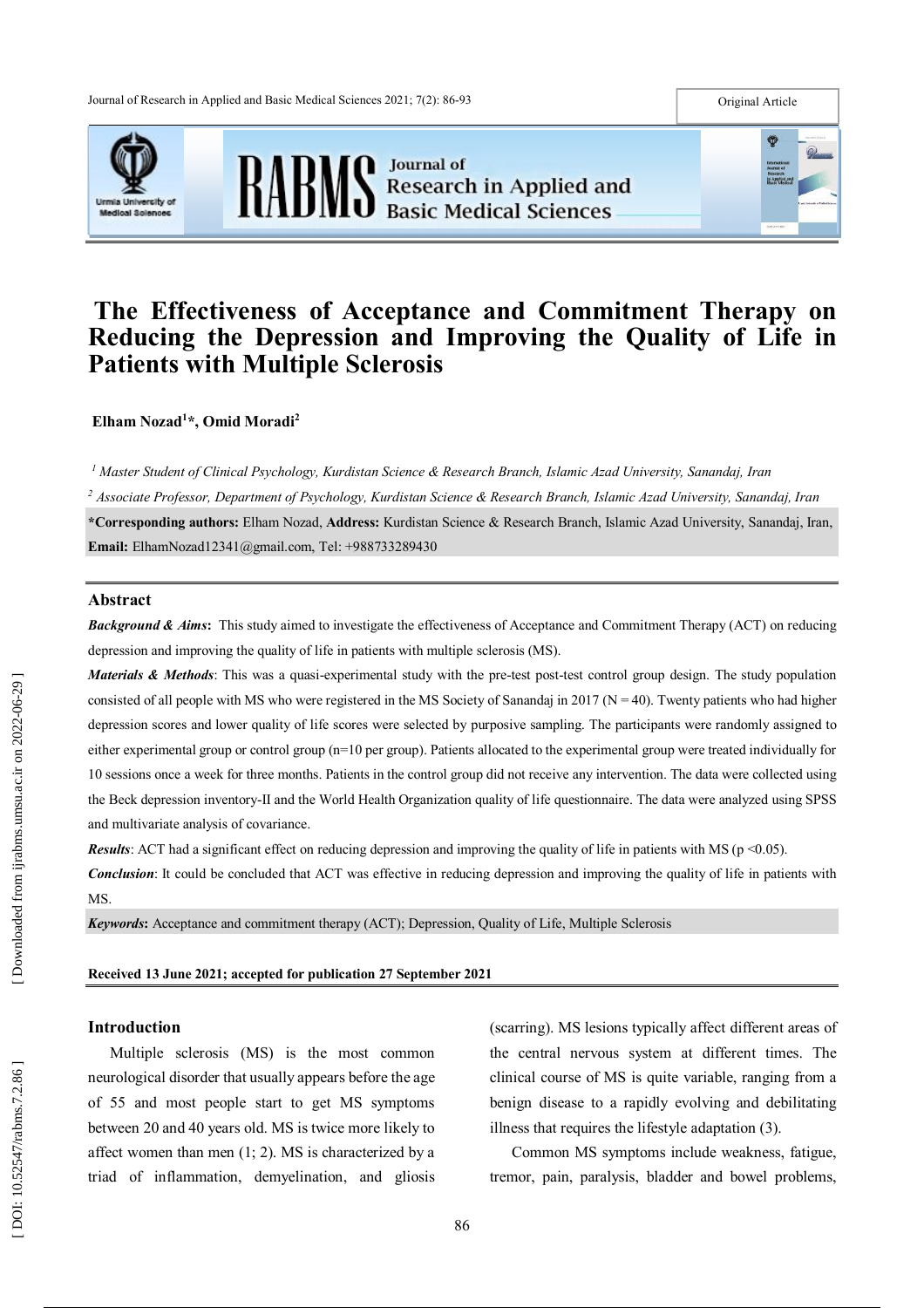muscle spasms, visual loss, and loss of libido. In addition, sleep disturbance, decreased activities of daily living, urinary tract infections, urinary and fecal incontinence, skin damage, muscle contractions, environmental neurological diseases along with depression, job loss, divorce, and loss of ability to perform the economic, social, and occupational activities are other common symptoms of MS ( 4). For example, fatigue, as one of the most common symptoms of MS, has a significant impact on quality of life (QOL), interfering with activities of daily living and exercise, which can result in the dissatisfaction with QOL and depression in these patients ( 5).

Given that MS is an incurable disease, the main goal of therapy is to stop the progressive disability caused by acute attacks ( 6). MS as a stressful event, despite causing physical changes, may lead to psychological changes. MS can affect one's mental health ( 7). About half of people with MS experience depression, which may be an endogenous event or a part of the disease, or it may be MS -related fatigue. Also, the suicide rate among these patients was 7.5 times higher than that for the age -matched control group (Schapiro RT, 2007). Therefore, the experimental studies have reported high rates of depression and anxiety, reduced QOL, poorer mental health , and more social -role handicap in MS patients (Etemadifar & Ashtari, 2002) .

According to the World Health Organization (WHO), the QOL is defined as "an individual's perception of their position in life in the context of the culture and value systems in which they live and in relation to their goals, expectations, standards and concerns", so it is so personal and subjective that cannot be observed by another person and b and is based on people's understanding of various aspects of their lives (8). Therefore, the patients with the same clinical condition usually have a different Q O L (Shahni Yilagh et al, 2004).

Depression is sometimes described as the 'common cold' of psychiatry ( 9), and is a thinking pattern or general attitude developed by an individual who views the current and future experience from a negative critical perspective. (10). Other studies have shown that

depression is one of the most common complaints among the outpatients (11). Similarly, depression is considered the most common disorder associated with MS (12).Because MS patients must cope with both the stresses of daily life and those of the unpredictable, fluctuating nature of symptoms, the progression of the disease may interfere with their work, family life, communicating with others, and social activities. Accordingly, the goal of psychological interventions is to help these patients meet the above challenges. Therefore, studies need to pay special attention to the psychological factors affecting the health of these patients in addition to physical injuries and disabilities caused by MS (13).

In this regard, one of the psychological therapies known as third -wave therapies is acceptance and commitment therapy (ACT) developed by Steven C. Hayes, Wilson, and Strosahl in the late 1980s (14). ACT is "a unique empirically based psychological intervention that uses acceptance and mindfulness strategies, together with commitment and behavior change strategies, to increase psychological flexibility" (15).

The core message of the ACT is that "accept what is out of your personal control, and commit to taking action that enriches your life. " The objective of ACT is to create a rich and meaningful life, while accepting the pain that inevitably goes with it (Izadi and Abedi, 2013). ACT attempts to increase the psychological connection of the person with his/her thoughts and feelings rather than changing cognitions (16).

Based on the relational frame theory (RFT), the ACT describes ways in which language engages the clients in the futile efforts to control internal states. Using the metaphor, contradiction, and empirical practice, the client s learn how to embrace the thoughts, emotions, memories, sensations. The clients acquire the skills to develop these private events, change their context, determine their personal values, and commit to the behavioral changes (Efert & Forsyth, 2009). In addition, ACT helps the individual get in contact with a transcendent sense of self known as self-as -context the you who is always there observing and experiencing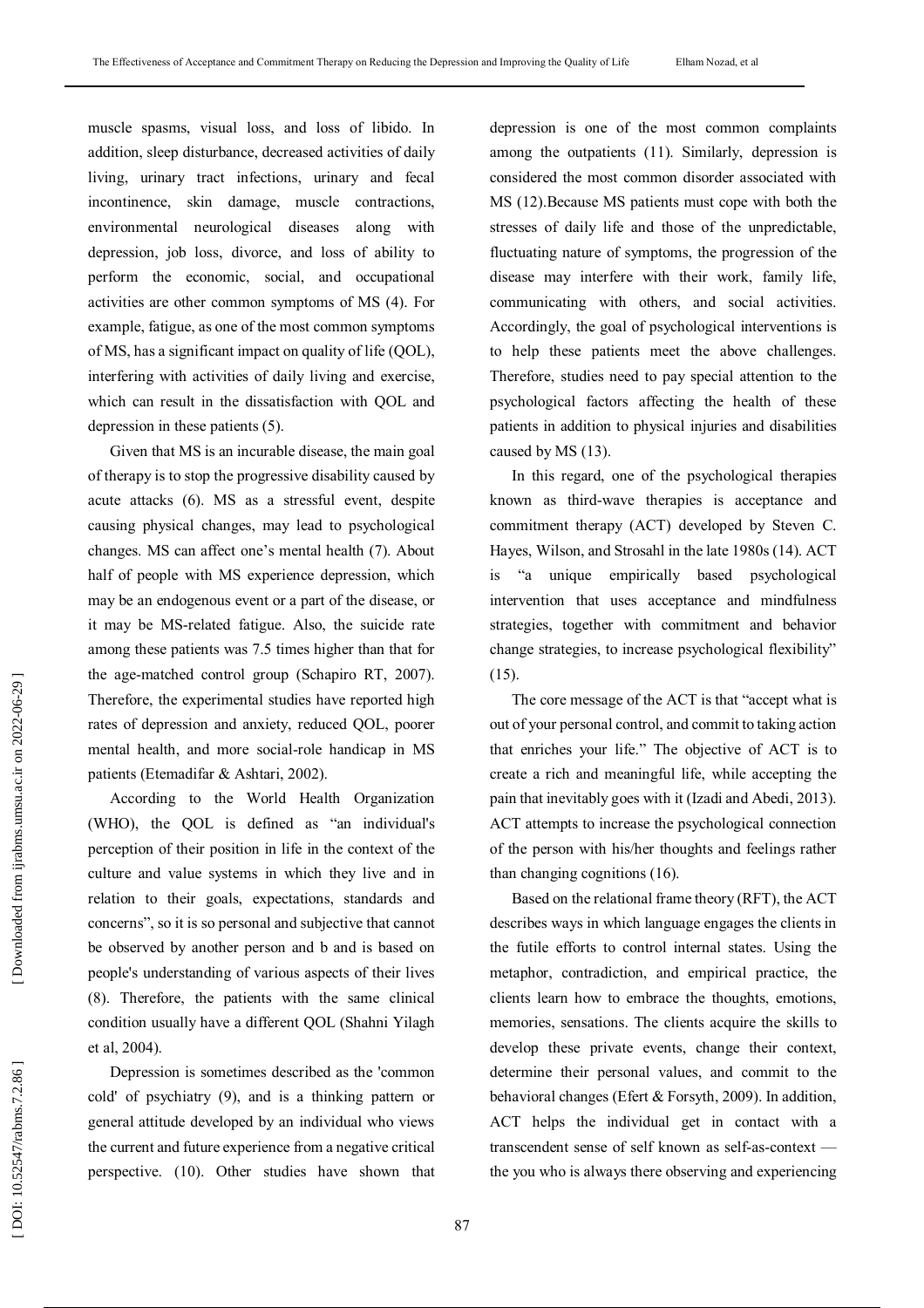and yet distinct from one's thoughts, feelings, sensations, and memories (Efert & Forsyth, 2005).

Recent studies conducted on ACT effectiveness have provided satisfactory results and logical reasons for its use in clinical practice (17) given the physical and psychological effects of MS on people; therefore, this study aimed to investigate the effectiveness of ACT on reducing depression and improving the quality of life in patients .

## **Materials & Methods**

This was a quasi-experimental study with the pretest post -test control group design. The study population consisted of all people with MS who were registered in the MS Society of Sanandaj in 2017 ( $N = 40$ ). Twenty patients who had higher depression scores and lower quality of life (QoL) scores were selected by purposive sampling. The participants were randomly assigned to either experimental group or control group (n= 10 per group). Patients allocated to the experimental group were treated individually for 10 sessions once a month for three months. Patients in the control group did not receive any intervention. The data were collected using the Beck depression inventory - I I (BDI -II) and the World Health Organization quality of life questionnaire (WHOQOL).

## *Instruments :*

## *1 . Beck depression inventory -II (BDI-II)*

The BDI -II is the revised edition of the Beck depression inventory and which was designed to measure the severity of depressive symptoms and is consistent with DSM -5 diagnostic criteria. The BDI -II is a 21 -question multiple -choice self-report inventory; each answer being scored on a scale value of 0 to 3. The subject should select an option that is more consistent with his/her current situation. The range of possible scores is 0 to 63. Higher total scores indicate more severe depressive symptoms . BDI -II scores are classified as minimal (0 -13), mild (14 -19), moderate (20 -28), and severe (29 -63) . The 21 -item multiple -

choice inventory is also used to measure physical, emotional, and cognitive symptoms. Bec k et al. (2000) reported internal consistency for the BDI, ranging from 0.73 to 0.92, with a mean of 0.8, and alpha coefficients of 0.86 and 0.81 for psychiatric and non -psychiatric patients, respectively . Dobson & Mohammadkhani (2007) obtained the coefficient alpha of 0.92 for outpatients and 0.93 for students and also gained the test -retest reliability coefficient of 0.73 within two weeks .

Ghassemzadeh et al. also obtained the alpha coefficient of 0.087 and the test -retest reliability coefficient of 0.74 and reported that the correlation between BDI -II and the BDI -I was 0.93 (Ghassemzadeh et al, 2005 ) .

#### *2 . The World Health Organization Quality of Life (WHOQOL)*

The WHOQOL consists of 21 items and it was first developed in 1991. The aim of this project is to create a cross -cultural instrument of QOL assessment. This instrument assesses the individual's perceptions in the context of their culture and value systems, and their personal goals, standards, and concerns. The WHOQOL -BREF contains 26 items which is the short version of the WHOQOL -100 scale. The WHOQOL BREF is used to assess four broad Q OL domains: physical health, psychological health, social relationships, and environment. In addition, the questionnaire can assess general health. The items are rated on a five-point Likert-type scale. Studies on the psychometric properties of the WHOQOL -BREF showed that differential validity, content validity, internal reliability (Cronbach's alpha for physical health  $= 0.80$ , psychological health  $= 0.76$ , social relation.  $=$ 0.66, and environment= 0.80) and test-retest reliability were desirable (WHOQOL Group, 1994).

The ACT -based treatment protocol is obtained from the book titled "A Clinician's Guide to Using Acceptance and Commitment Therapy in Treating Depression" (Zettel, 2007) (Table 1).

88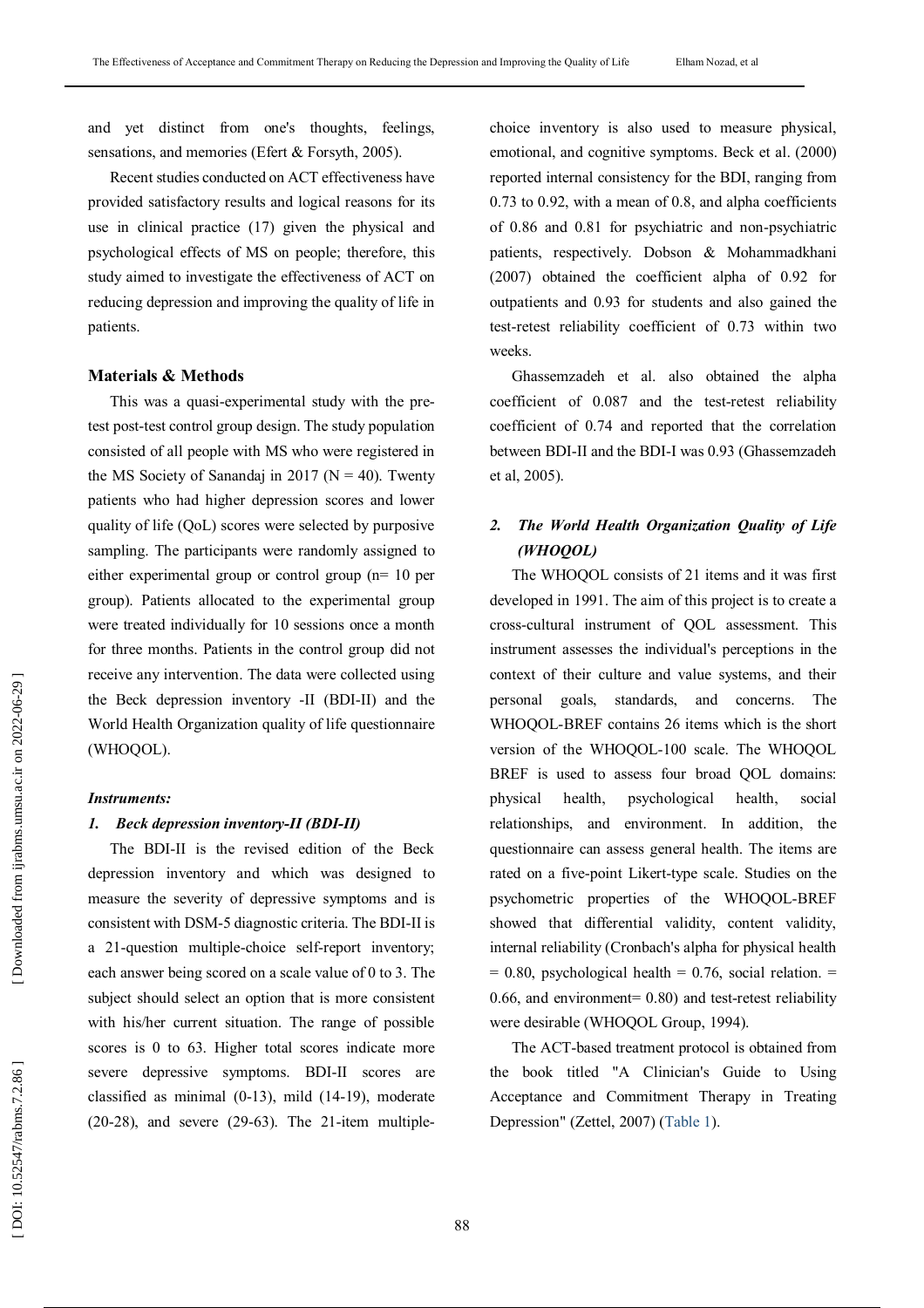## **Table 1 :** The ACT -based treatment protocol

| <b>Sessions</b>    | Objectives of ACT-based sessions using a protocol adapted from Zettel                                                 |
|--------------------|-----------------------------------------------------------------------------------------------------------------------|
| <b>Session 1</b>   | The content is mainly dedicated for this session and after developing a good relationship and evaluating the          |
|                    | severity of the client's disease problems, while presenting material related to chronic pain and problems such        |
|                    | as depression and quality of life affected by these diseases, the main framework for ACT of the therapist and         |
|                    | the clients is discussed. At the end of the first session, the first mindfulness exercise entitled "concentration     |
|                    | exercise" is performed and two forms of assessment to continue the treatment at home and keep in touch with           |
|                    | the sessions are given to the clients to complete them between sessions, making it possible to evaluate them          |
|                    | outside of session. The mindfulness exercise is also assigned to the clients daily.                                   |
| <b>Session 2</b>   | The purpose of this session is to provide creative hopelessness exercise to the clients compared to the past          |
|                    | solutions to problems caused by illness and depression. By using metaphors and asking the clients about the           |
|                    | effectiveness of past solutions, we develop creative hopelessness in them. Creative hopelessness exercise paves       |
|                    | the way for a new attitude to accepting and observing rather than controlling depression. At the end of the           |
|                    | second session, a more comprehensive mindfulness-based exercise is presented to the clients and they are asked        |
|                    | to perform it for at least 20 minutes a day. Forms are also given to the clients as between-session assignments.      |
| <b>Session 3</b>   | In this session, exercises and metaphors are given to the clients in order to introduce control efforts as a problem  |
|                    | but not a solution, and develop value-based behavior instead of controlling depression. At the end of the third       |
|                    | session, the new exercises are assigned for this purpose.                                                             |
| <b>Session 4</b>   | In this session, exercises and metaphors are given to the clients indicating that the acceptance is not a smart       |
|                    | way to control depression because if the clients want to use mindfulness-based exercises to control depression,       |
|                    | they use them in a futile attempt to control their emotional states, and their QoL level is becoming worse day        |
|                    | by day. After performing this step, the values of the clients are explored for 15 min and by presenting and           |
|                    | completing a part of the form of "valuable Paths", the clients are asked to set a goal in relation to one of the      |
|                    | values of their life and commit to their goal.                                                                        |
| <b>Session 5</b>   | In this session, the clients are engaged in three different metaphors (detailed information is not mentioned here),   |
|                    | and the concept of "self-as-context" is introduced to the clients as an alternative to the concept of "self-as-       |
|                    | content ". In short, it means that we are not the content of our experience — we are not our thoughts, our            |
|                    | feelings, our experienced sensations, the things we see, or the images that pass through our heads. We cannot         |
|                    | own them, and if we like them, we cannot keep them. In the second part of the session, by reviewing the form          |
|                    | of valuable paths and performing its complementary exercises, the value-based life is emphasized as an                |
|                    | alternative to struggle with unchangeable inner emotional states.                                                     |
| <b>Session 6</b>   | In this session, the internal and external barriers of a values-based life are assessed, and in order to increase the |
|                    | tolerance of the clients' negative emotions, and facilitate the movement towards values, exercises are presented      |
|                    | to the clients, and then mindfulness-based exercises are given to them to tolerate and accept these emotions.         |
| <b>Sessions 7-</b> | The main purpose of the seventh to twelfth sessions is to continue to develop more flexible and broader patterns      |
| 10                 | in relation to stimuli, events, and depressive conditions in the clients. This goal is achieved by continuing the     |
|                    | exercises mentioned in the previous session and reporting the daily activities of the presented is to the clients.    |
|                    | Exercises based on exposure, observation and mindfulness are given to the presented is to the clients. The            |
|                    | consultant's task is to help the presented is to the clients to design and implement meaningful activities to         |
|                    | achieve their goals. A weekly program outlining step-by-step actions is presented to the clients to achieve their     |
|                    | goals. The therapist helps the clients to set realistic goals, monitors their progress, and uses brainstorming to     |
|                    | remove obstacles. All this is done based on the context of life and the tendency of the clients.                      |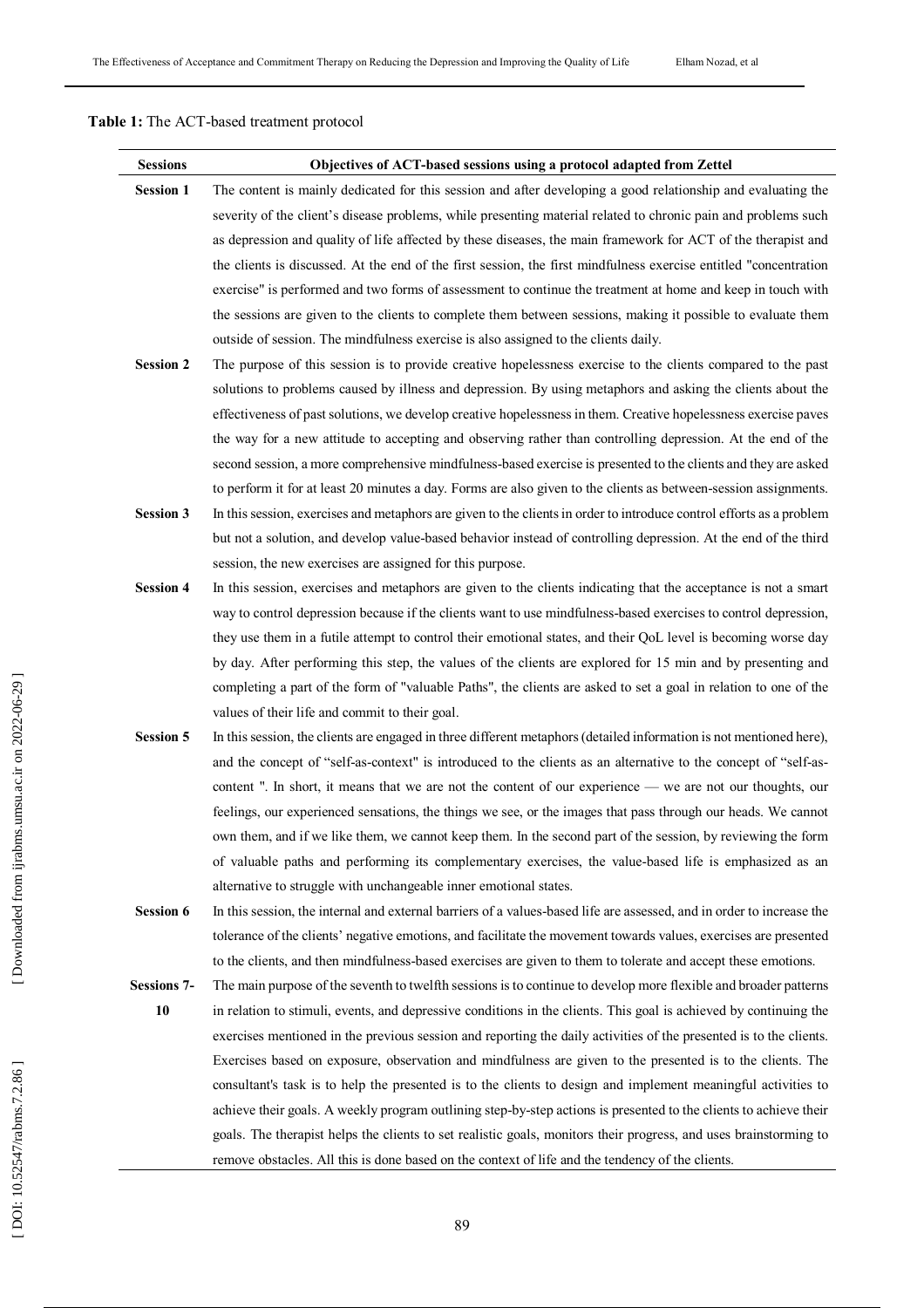# **Results**

The demographic characteristics of the study population are presented in Table 2 .

| The study     | <b>Sex</b> | $20-25$ age    | $25-30$ age | $30-35$ age | $35-40$ age              | $40-45$ age              | the average   |
|---------------|------------|----------------|-------------|-------------|--------------------------|--------------------------|---------------|
| groups        |            | range          | range       | range       | range                    | range                    | duration of   |
|               |            |                |             |             |                          |                          | the condition |
|               |            |                |             |             |                          |                          | (year)        |
| Experimental  | Female     | $\overline{2}$ |             | ↑           | 2                        |                          | 3             |
| group         | Male       | -              | 2           | ٠           | $\overline{\phantom{a}}$ | $\overline{\phantom{a}}$ | 5             |
| Control group | Female     | 2              | 2           | 2           | $\overline{\phantom{a}}$ |                          | 5             |
|               | Male       |                |             |             |                          | $\overline{\phantom{0}}$ | 3             |

|  | Table 2: The demographic characteristics of the participants |  |
|--|--------------------------------------------------------------|--|

As shown in Table 2, most of the subjects in the experimental group ( $n = 8$ ) and the control group ( $n = 7$ ) were females. Also, the subjects were in the 20–45-year

age group and had MS for 3 - 5 years. Descriptive indices of study variables in control and experimental groups are given in Table 3 .

**Table 3 :** Descriptive indices of study variables in control and experimental groups

| The study groups   | Pre-test ( $N = 10$ ) |           | Post-test $(N = 10)$ |           |
|--------------------|-----------------------|-----------|----------------------|-----------|
|                    | Mean                  | <b>SD</b> | Mean                 | <b>SD</b> |
| Experimental group | 47.50                 | 8.28      | 27.60                | 4.90      |
| Control group      | 45.20                 | 6.90      | 45.20                | 4.85      |
| Experimental group | 41.00                 | 10.05     | 92.40                | 13.66     |
| Control group      | 47.20                 | 11.43     | 48.10                | 7.91      |
|                    |                       |           |                      |           |

As shown in Table 3, the mean depression levels of the experimental group decreased in the post -test compared to the pre -test, but no obvious change was observed in the control group. Also, the mean score of QOL of the experimental group increased in the post test compared to the pre -test, but no obvious change was observed in the controls.

Multivariate analysis of covariance (MANCOVA) was employed to evaluate the effect of ACT on reducing

the depression and improving the quality of life in MS patients. Box's M test results (Box's  $M = 2.56$ ,  $F = 0.75$ ,  $df1 = 3$ ,  $df2 = 83.45$ ,  $p = 0.52$ ) showed the assumption of homogeneity of variance -covariance matrices. Levin's test results for depression  $(F = 7.51, df1 = 1,$ df2= 81, p = 0.08) and QOL (F = 0.02, df1 = 1, df2 = 18,  $p = 0.86$ ) also showed the assumption of homogeneity of variances. MANOVA indices are presented in Table 4.

| <b>Table 4: MANOVA indices</b> |       |         |               |          |         |  |
|--------------------------------|-------|---------|---------------|----------|---------|--|
| Tests                          | Value | F       | df Assumption | df error | p-value |  |
| Pillai's trace test            | 1.034 | 9.103   | 4.000         | 34.000   | .0000   |  |
| Wilks' lambda test             | .131  | 14.141a | 4.000         | 32.000   | .000    |  |
| Hotelling's Trace              | 5.397 | 20.240  | 4.000         | 30.000   | .000    |  |
| test                           |       |         |               |          |         |  |
| Roy's largest root             | 5.152 | 43.795b | 2.000         | 17.000   | .000    |  |
| test                           |       |         |               |          |         |  |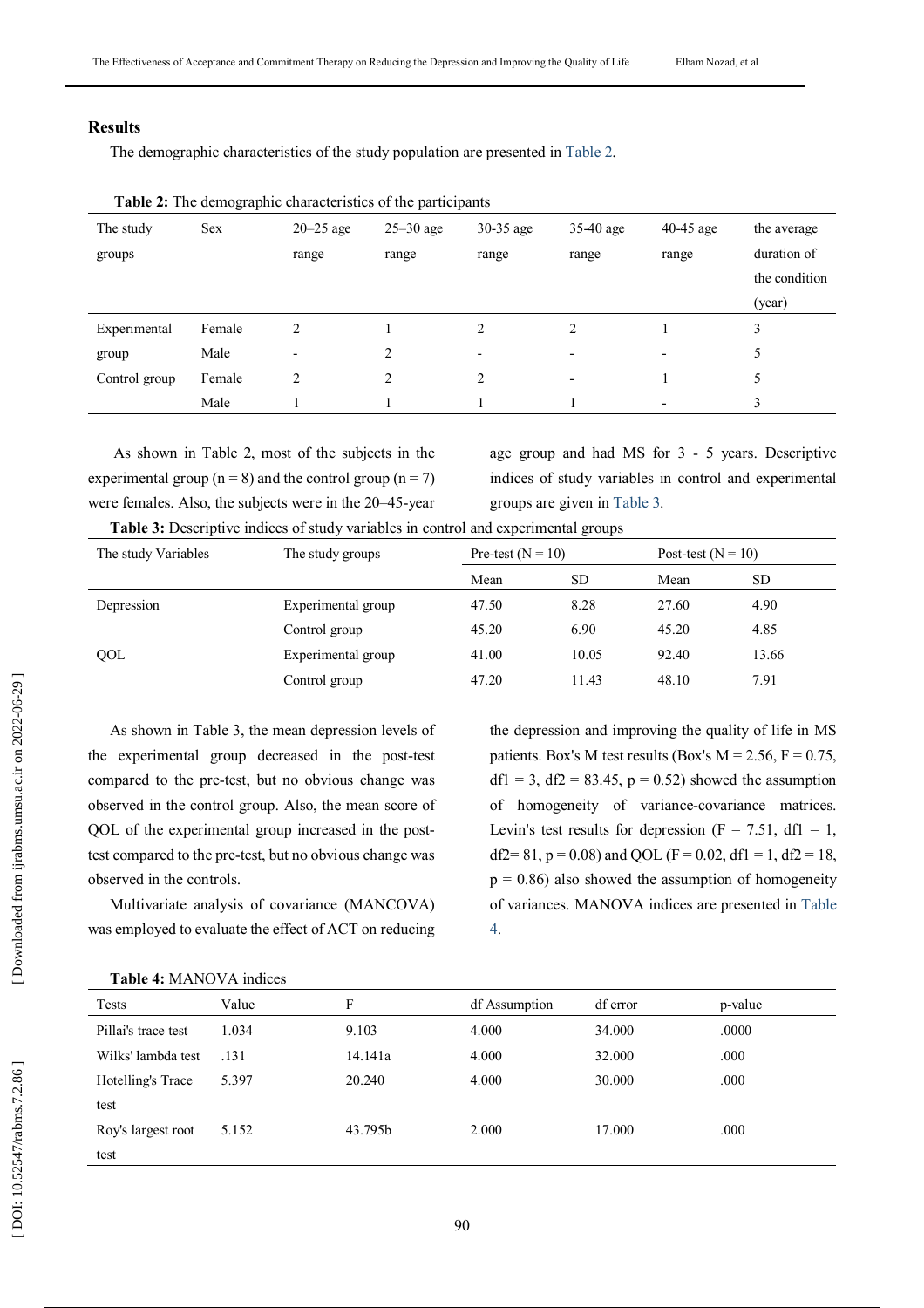As shown in Table 4, the F values were significant at the 0.01 significance level, thus the difference between a pair of means was significant. A summary of MANCOVA is presented in Table 5 .

| <b>Table 5:</b> A summary of MANCOVA |            |                |             |          |         |         |             |
|--------------------------------------|------------|----------------|-------------|----------|---------|---------|-------------|
| Source of                            | Scale      | Sum of         | the degrees | Mean     | F test  | p-value | Eta Squared |
| change                               |            | squares $(SS)$ | of freedom  | squares  |         |         |             |
|                                      |            |                | (DF)        | (MS)     |         |         |             |
| Group                                | Depression | 8310.226       |             | 8310.226 | 69.876  | .000    | .814        |
|                                      | QOL        | 1479.227       |             | 1479.227 | 107.532 | .000    | .870        |
| Error                                | Depression | 1902.845       | 16          | 118.928  |         |         |             |
|                                      | QOL        | 220.098        | 16          | 13.756   |         |         |             |
| Total                                | Depression | 110755.000     | 20          |          |         |         |             |
|                                      | QOL        | 28476.000      | 20          |          |         |         |             |

As shown in Table 5, F values for the group variable were statistically significant ( $p \le 0.05$ ) indicating that the ACT was effective in reducing depression and improving the quality of life in the experimental group.

## **Discussion & Conclusion**

This study aimed to evaluate the effectiveness of ACT on reducing the depression and improving the QOL in patients with MS. Our results showed that ACT could reduce depression and improve QOL in patients with MS. The results of this study are consistent with previous studies ( 2, 5, 18 ). In line with our findings, previous studies showed the effectiveness of ACT on reducing depression and improving QOL in the different populations (19 , 20, 21).

For example, Forman (2008) and Hor et al. (2012) showed that ACT was effective in the treatment of depression in the diabetic Patients. In their study, Branstetter et al. (2004) found that ACT led to a significant reduction in depression compared to cognitive behavioral therapy (CBT). Ebrahimi et al. (2013) showed that ACT was effective in improving quality of life and reducing anxiety in patients with chronic pelvic pain. Moreover, Alamdari (2013) showed that ACT is effective in marital satisfaction and QOL in infertile couples .

To explain the findings of this study, it can be said that in the process of ACT, the clients are taught to recognize their negative thoughts, unpleasant feelings ,

and daily problems caused by this disease and accept them as a part of life without their positive and negative evaluations. Also, ACT teaches mindfulness skills to help individuals accept that thoughts, feelings , and beliefs as well as life problems are part of the life process and should not be separated from their thoughts and feelings . Value -based life is considered as a useful alternative to deal with unpleasant thoughts and emotions by living in the present moment and changing patients' attitudes toward what changes grief to an illness, changing their attitudes toward the goal of treatment (increasing QOL instead of reducing psychological symptoms), developing creative helplessness in them compared to solutions based on avoidance and control, and fostering the acceptance for the unpleasant thoughts and emotions . The introduction of this process to the clients in the first session remains very limited, but since one of the strengths of ACT is that it is experimental; it showed its effect when it practically engages the clients through metaphors and experimental exercises such as tombstones or valuable paths. Therefore, according to the results obtained, therapists can help the clients to accept and experience thoughts and feelings rather than changing the focus on content and us e mindfulness exercises to improve the clients' attention and awareness . In addition, the main advantage of ACT over other psychotherapies is to consider the motivational and cognitive aspects in order to make the treatment more effective.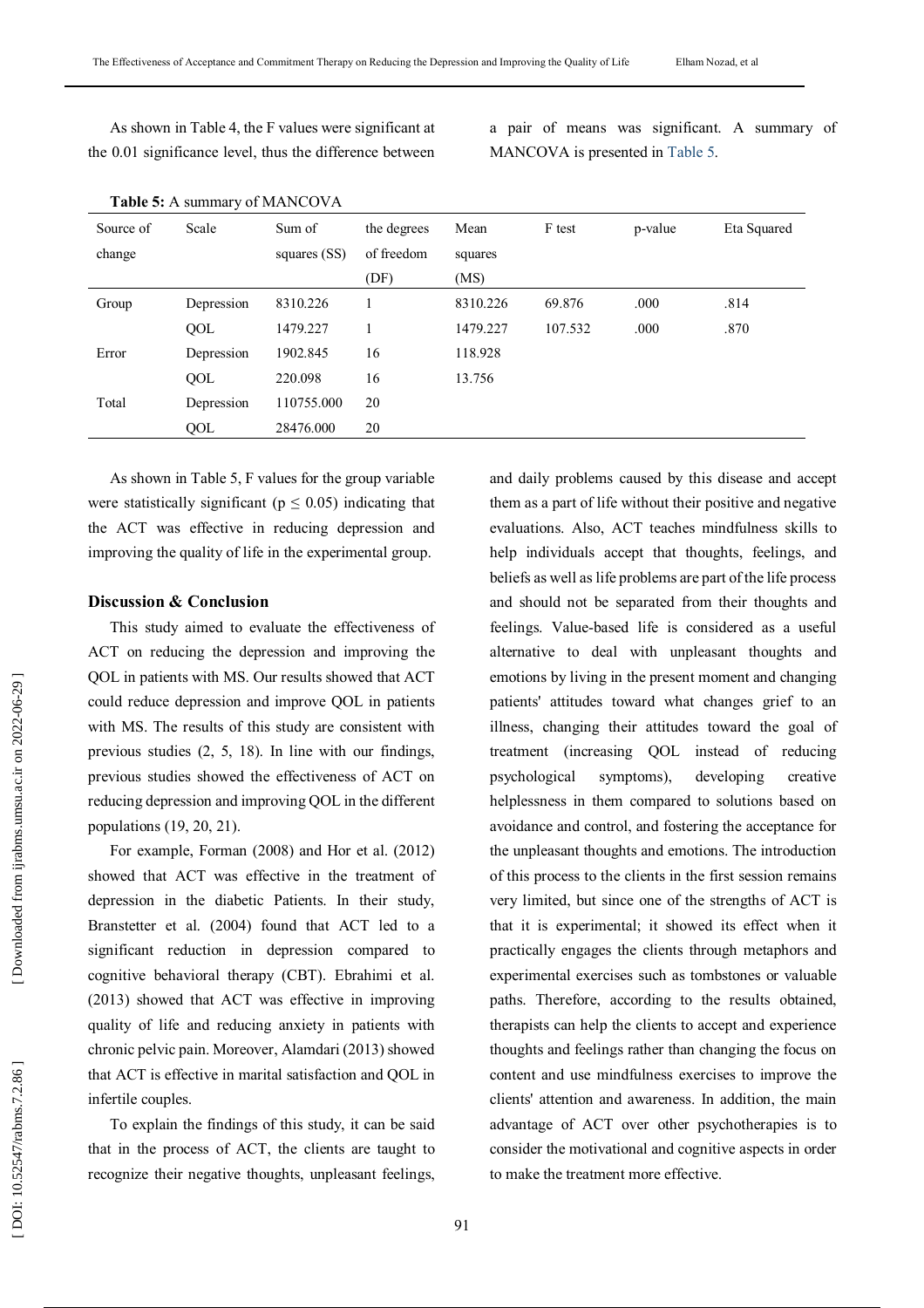Given the type of discourse in ACT, and performing the assignments during the sessions; therefore , it is necessary that the clients be literate and also the higher the level of understanding and perception, the better they can participate in the treatment. Therefore, selecting literate clients, preferably those who have a diploma or higher, from among clients referred to the MS Society, most of whom were illiterate (with low education levels), was one of the main limitations of this study. In addition to MS and depression, clients had other problems, including physical and family problems that caused them to change the timing of sessions due to hospitalization or other events, which led to longer treatment times for one or two cases. Another limitation of the present study was the lack of follow -up due to lack of time. Also, the small sample size, which limited the generalizability of the results, was another limitation of this study, which could highlight the need for caution in explaining the findings and generalizing the results.

Given the effectiveness of ACT in reducing depression and improving the QOL in MS patients ; it is recommended that further research be conducted on the effectiveness of ACT in various fields . ACT has recently been employed in Iran and is effective in reducing the psychological problems and improving the QOL in individuals with psychological disorders .

# **Acknowledgments**

The authors would like to express their deepest thanks to all participants that without their cooperation the present work could not be carried out.

# **Conflict of interest**

The authors have no conflict of interest in this study.

## **References**

- 1. Khezri MN, Ghorbani N, Bahrami EH, Rostami R. Efficacy of group therapy on reduction of psychological signs of multiple sclerosis patients. Journal of Clinical Psychology 2011; (13): 13 -22
- 2 . Holland NJ, Halper J. multiple sclerosis: a selfcare guide to wellness. New York: Demos Medical Publishing ; 2005. p. 1 -10.
- 3 . Goldenberg, M. M. (2012). Multiple sclerosis review. PT 2012;37(3):175 -84.
- 4 . Mousavi SM, Kraskian Mujembari A, Hassani Abharian P, Pashang S. Evaluation of the effectiveness of acceptance and commitment therapy on relieving pain, improving quality of life and reducing anxiety in patients with chronic pelvic pain. J Shahrekord Univ Med Sci 2013; 31(7): 14 -26.
- 5 . Gharaei -Ardakani Sh., Azadfallah P , Tavallaie A. The effectiveness of acceptance and commitment therapy on pain experience in women with chronic pain. Clin Psychol 2012;4(2):39 –50. ( Persian)
- 6 . Hor M, AGHAEI A, Abedi A, Attari A. The effectiveness of acceptance and commitment therapy on the incidence of depression in patients with type 2 diabetes. J Res Behav Sci 2013; 11 (2): 121-8.
- 7 . Stefan -Dabson K, Mohammadkhani P, Massah -Choulabi O. The psychometric properties of the Beck Depression Inventory-II (BDI -II) in patients with major depressive disorder. Archives of Rehabilitation 2007;8:82 .
- 8 . Shehni Yailagh M , Movahed A, Shokrkon H. The Causal Relationships between Religious Attitudes, Optimism, Mental Health and Physical Health among Shahid Chamran University Students. Journal of Psychological Achievements 2004;11(1):19 -34.
- $9<sub>1</sub>$ . Ghassemzadeh H, Mojtabai R, Karamghadiri N, Ebrahimkhani N.Psychometric properties of a Persian language version of the Beck Depression Inventory-- Second edition: BDI-II-PERSIAN. Depression and anxiety 2005;21(4):185 -92.
- 10 Alamdari E. Evaluation of the effectiveness of acceptance and commitment therapy on marital satisfaction and quality of life of infertile couples. (Dissertation ). Ardabil : University of Mohaghegh Ardabili ; 2013. (Persian)
- 12 . Nejat S. Quality of Life and its Measurement . Iran J Epidemiol 2008;4(2):57 -62.
- 13 . Scott J, Williams JM, Beck AT, editors. Cognitive therapy in clinical practice: An Illustrative casebook. Routledge; 2003 .
- 14. Beck A, Steer RA, Brown GK. Beck depression inventory-Second Edition: Manual. San Antonio: The Psychological Corporation; 1996 .